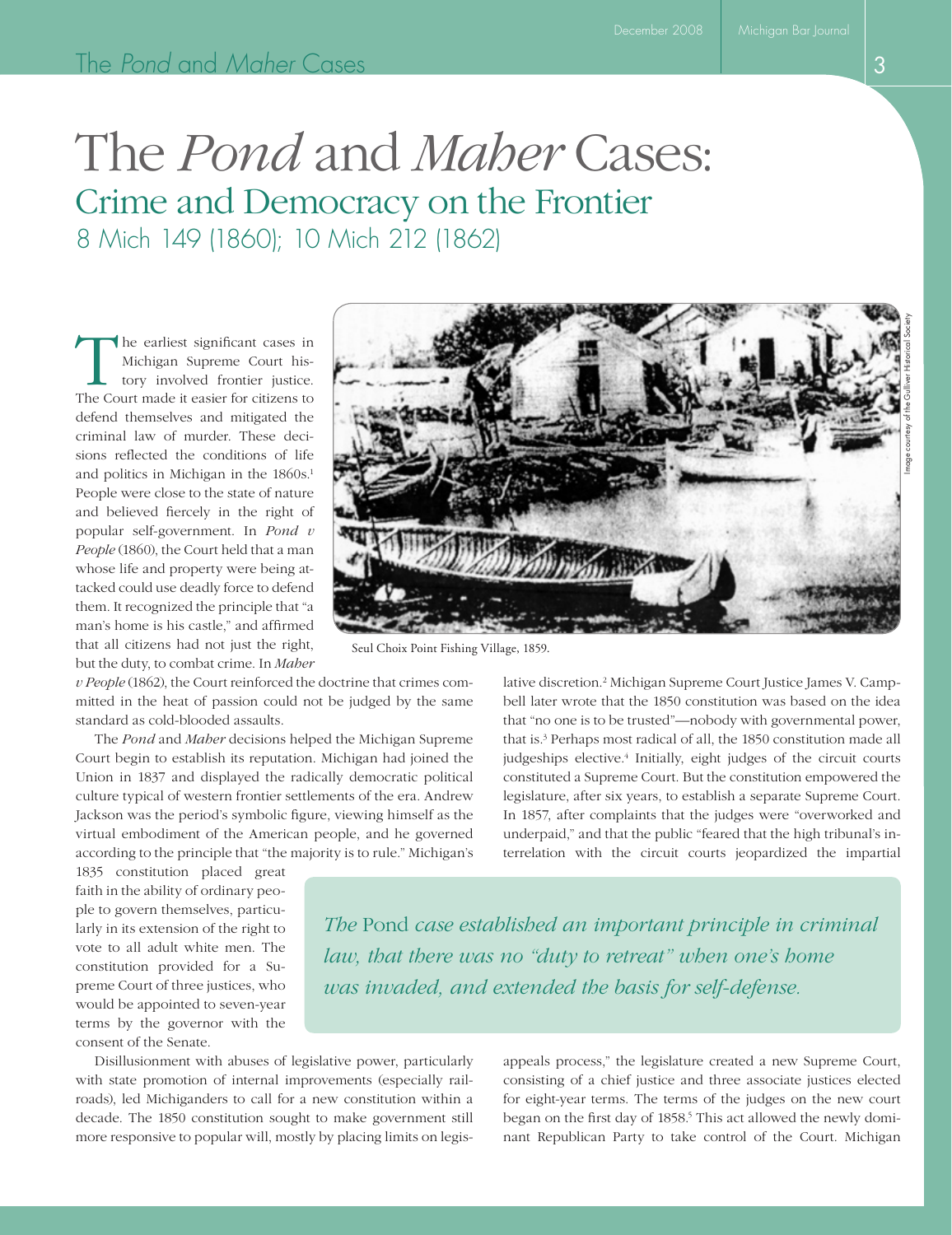## The *Pond* and *Maher* Cases

Remote as it was, the area already had a remarkable demographic history. The earliest known settlers, Ojibwa (commonly called Chippewa) and Ottawa Indians, had surrendered the territory by treaty in the 1830s and 1840s. The French, the first Europeans in the area, came next and had given it many place-names like Seul Choix (pronounced *shi-shwa* by later settlers), "only choice," capturing the isolation of the point, which was the only shore haven within miles. On Beaver Island, across from Seul Choix, a band of Mormons had established a polygamous "kingdom" in the 1840s. Their leader, James Strang, who called himself "King James, Viceregent of God on Earth," was elected to the legislature and was able to get a new county (Emmet) created, with its seat on Beaver Island. In 1856, Strang was assassinated and the Mormons were driven off the island. In the years before the Civil War, a large number of Irish had settled in the area, turning Beaver Island into "America's Emerald Isle." Michigan attracted its share of the new immigrants, especially Irish and German, who filled the North and Midwest in the 1840s and 1850s.<sup>1</sup>

Not surprisingly, people often dispensed rough-and-ready justice in this environment. Justice Campbell later wrote that it was difficult to find jurors in the U.P., and "it was inevitable that many irregularities should exist, and that the people winked at things which they could not improve." It proved impossible, for example, to bring to justice those who had driven the Mormons off Beaver Island, but it was widely believed that the Mormons themselves had grasped the island illegitimately. "Speedy and irregular remedies were not much blamed where there was great provocation," Campbell observed. But, "With such temporary variations from the regular process of law, there was a general respect for substantial justice, and for judgments of competent tribunals, and no disposition to lawless wrong."2 The law would be a potent force for civilization. As Campbell later wrote, "It might be imagined by those who are ignorant of the early western ways that these canoe voyagers led to the temporary abandonment of civilized habits. But no mistake could be greater."3

- 1. Dunbar & May, *Michigan: A History of the Wolverine State,* 3d ed, (Grand Rapids, 1995), p 302; Edwards, *The Castles of Seul Choix,* in Fischer, ed, *Seul Choix Point,* (Gulliver, MI, 2001), p 20.
- 2. Campbell, *Outlines of the Political History of Michigan* (Detroit: Schrober and Co, 1876), pp 551–553.
- 3. Campbell, *Biographical Sketch: Charles C. Trowbridge* (State Pioneer Society of Michigan, 1883), p 12. See also Brown, *Judge James Doty's Notes of Trials and Opinions, 1823–1832,* 9 Am J Legal Hist 17 (1965).

Republicans absorbed all the egalitarian democracy of the Democrats and extended it to antislavery and, sometimes, civil rights causes.

The *Pond* and *Maher* cases both came from the Upper Peninsula (U.P.), the least developed part of a newly settled state. Most of the U.P. lay outside of the Michigan territory in 1835, when Michigan wrote its constitution and applied for admission to the Union. Ohio disputed Michigan's possession of the outlet of the Maumee River, and was able to get President Jackson and Congress to prevent Michigan's admission until it gave up the claim. A brief and rather comical border skirmish between the states ensued, showing that commitment to the principle of "popular sovereignty" could lead the people to take the law into their own hands. In the end, Michigan reluctantly accepted the western part of the Upper Peninsula, plus a share of the treasury surplus, in exchange for the Maumee strip. But the legislature expressed its resentment about the bargain, calling the U.P. "a sterile region on the shores of Lake Superior, destined by soil and climate to remain forever a wilderness."6 In time, after the explorations of the area by geologists Henry Schoolcraft

and Douglas Houghton, its huge stores of timber, copper, and iron attracted many settlers and made the state rich.

 Fish presented one of the first U.P. attractions. Augustus Pond and his family fished for a living at Seul Choix point in Delta County, about 75 miles west of Mackinac Straits (today part of Schoolcraft County). Settlers there faced harsh, frontier conditions. In 1860, the entire state of Michigan was home to 750,000 people, over half of whom had been born in other states. Only 20,000 lived in the U.P., and fewer than 1,200 in Delta County.

In this environment, Pond lived with his wife and three children, one an infant, in a  $16' \times 16'$ rough-hewn wooden house with one room, one window, and one door secured by a leather strap and a wooden peg. He also possessed a similarly constructed "net-house" where his two hired hands, Daniel Whitney and Dennis Cull, slept. For reasons not entirely clear, Pond had run afoul of David Plant. Plant appears to have been a carouser and rabble-rouser, allied with Isaac Blanchard, Jr., the six-foot seven-inch, 240-pound son of a Mackinac Island judge, and another man named Joseph Robilliard. "Plant spoke of the three of them as being an army," court testimony recalls, "and said that he was captain, Robilliard was Bonaparte, and Blanchard was the soldier, and was to do as they ordered." The controversy between Pond and Plant may have arisen out of ethnocultural tensions, for Plant was an Irishman and Blanchard accused Pond of "abusing an Irishman" and "not using his neighbors right," but there is no record of Pond having given offense to Plant or anyone else. Rumor also had it that either Plant or Blanchard

was enamored of Pond's wife.7

On June 16, 1859, Plant and a group of 15 or 20 men threatened Pond. Plant assaulted him, but Pond walked away and continued to avoid his adversary. That night, Plant came looking for him, so Pond slept at a friend's house. The next day, after a drink together in Pond's net-house, Plant and his allies besieged Pond in his house; Pond hid under the bed and his wife kept his assailants at bay. Plant grabbed her arm through the door and grasped it so roughly that she fainted. Plant and his confederates then went to look for Pond elsewhere.

Meanwhile, Pond got a shotgun loaded with birdshot. Later that night, Plant returned to the Pond home. "Pond has to be abused," Plant said. "I must have a fight with Gus Pond, and if I can't whip him, Isaac will whip him."8 After again being turned away by Mrs. Pond, they began to tear apart Pond's net-house and attacked his hired hand, Dennis Cull. Pond heard the ruckus and Cull's choking screams and came out with his shotgun. After twice shouting, "Leave, or I'll shoot," Pond fired. He hit Blanchard, who crawled into the woods and was found, dead, after daybreak.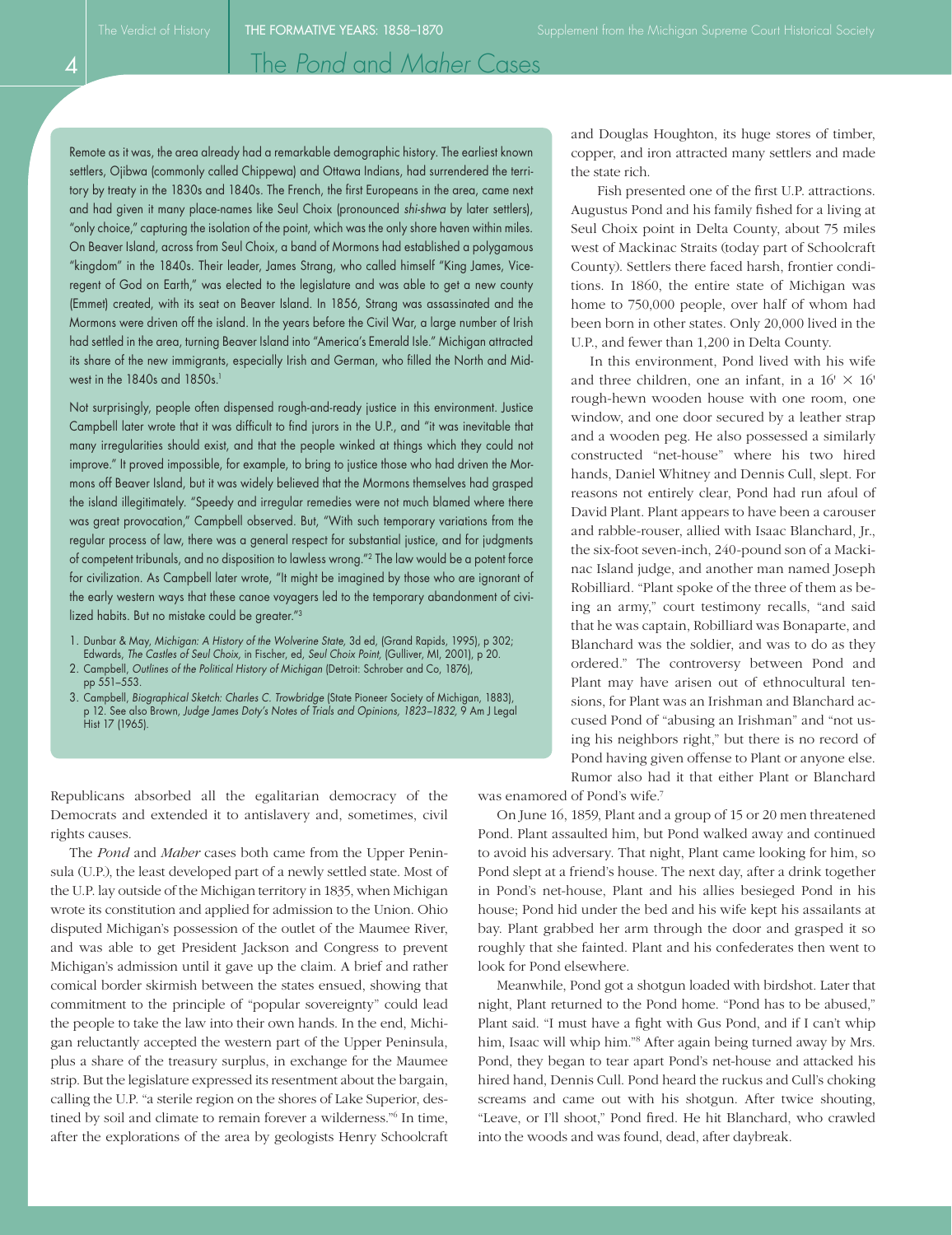Pond tried to turn himself in to his brother, Louis, but Louis denied that he had authority to take his brother in. Pond then got Whitney and Cull to take him to Beaver Island to surrender himself, perhaps because the Blanchards had less influence there. But Plant, Robilliard, and three others overtook them by boat. Pond was brought to trial in Mackinac Island City Hall. He was convicted of manslaughter and sentenced to 10 years' hard labor at the Jackson state prison. The trial court held that a man could not use deadly force to defend himself against a "mere trespass"; rather, he had a "duty to retreat" to avoid using force. Pond's net-house was not his home; nor did the assault on Cull justify the killing. Pond appealed his conviction to the Michigan Supreme Court.

Michiganders had elected George Martin, Randolph Manning, Isaac P. Christiancy, and James V. Campbell to the newly reorganized Court. Only Martin had served on the old Court, and he was made chief justice, a position that he held until his death in 1867. Justice Campbell wrote the opinion for a unanimous Court, overturning Pond's conviction. Pond, the Court opined, was justified in using deadly force to resist an attack on his home, family, and servants.

Martin "remains a shadowy figure for historians." He was a Vermont native and Whig before he became a Republican, able to win elections in a



heavily Democratic state. His colleagues seem to have held Martin in low regard. Described by one historian as "a man of rather easy-going conduct," he wrote few opinions and missed many Court decisions. "He was constitutionally indolent," another history notes, "and, like other indolent judges, too much inclined to dispose of cases on some technical ground that would avoid the labor of disposing of them upon their merits." The son of a tavern-

Justice George Martin

keeper, he became an alcoholic in his later years.

Randolph Manning was a New Jersey Democrat, known for integrity and harshness, who became a Republican in 1854. Isaac Christiancy was the most politically active of the original justices. An antislavery New York Democrat, he often bolted the party to support free-soil candidates and helped form the Republican Party in Michigan. He served on the Court until elected to the U.S. Senate in 1875. Campbell was a New York Whig; he was the wealthiest and most sophisticated of the justices. He served on the Court until 1890. Christiancy and Campbell were two of the "Big Four" who, when later joined by Benjamin F. Graves and Thomas M. Cooley, established the Court's national reputation for greatness.<sup>1</sup>

1. Shelly, *Republican Benchmark: The Michigan Supreme Court, 1858–1875,*  Mid-America 77 (1995), pp 97–101; Vander Velde, *The Michigan Supreme Court Defines Negro Rights, 1866–69,* in Brown et al., eds, *Michigan Perspectives: People, Events, Issues* (Dubuque: Hunt Publishing Co, 1974), p 108; Reed, ed, *Bench and Bar of Michigan* (Chicago: Century Publishing and Engraving Co, 1897), p 12; Volpe, *Isaac P. Christiancy,* in Garraty et al., eds, *American National Biography,* 24 vols (New York: Oxford University Press, 1999); Wise, *'The Ablest State Court': The Michigan Supreme Court Before 1885,* 33 Wayne L R 1509, 1529–1532 (1987); Chaney, *The Supreme Court of Michigan,* Green Bag 2 (1890), 388. See generally, *Michigan Supreme Court Historical Reference Guide* (Lansing: Michigan Supreme Court Historical Society, 1998).

The attack presented not a mere trespass, but a felonious assault. "Instead of reckless ferocity, the facts display a very commendable moderation" on Pond's part, Campbell noted. The trial court should have considered the net-house as part of Pond's home, for, "It is a very common thing in the newer parts of the country… to have two or more small buildings, with one or two rooms in each, instead of a large building divided into apartments." Thus, the Court extended the common-law rule that "a man's home is his castle" to frontier circumstances and ordinary citizens.<sup>9</sup>

Most significantly, Campbell maintained that individuals who defended themselves against criminals were performing a public service. "The rules which make it excusable or justifiable to destroy [life] under some circumstances, are really meant to insure its general protection," he wrote. "They are designed to prevent reckless and wicked men from assailing peaceable members of society." Campbell noted that, "It is held to be the duty of every man who sees a felony attempted by violence, to prevent it if possible," and that citizens have "the right and duty to aid in preserving the peace." Indeed, Pond had practically helped to suppress a riot, considering the "rabble" that Plant conspired with. Moreover, Campbell insisted that the Court consider the circumstances as they appeared to the person defending himself—the subjective standard of an ordinary man. Finally, Campbell ruled that all these questions were for the jury's consideration. This reduced the power of the judge and expanded the role of the jury, a tendency that was common in early nineteenth-century criminal law and characteristic of a democratic society that trusted popular institutions.10 As a result, Pond was entitled to a new trial in which the jury could consider these principles. He seems to have died before the new trial, however.<sup>11</sup>

The *Pond* case established an important principle in criminal law, that there was no "duty to retreat" when one's home was invaded, and extended the basis for self-defense. The federal courts adopted the rule of "no duty to retreat" in 1921.<sup>12</sup> In 1925, Ossian

The *Pond* decision continues to be celebrated by Second Amendment, gun-rights advocates who are very active in Michigan. Of course, there is always the danger that the popular right of self-defense, and the duty to suppress crime, might become an invitation to lawless anarchy. One late nineteenth-century commentator noted that the Court "has been so mighty a bulwark of personal liberty as to provoke the reproach that it really shielded the guilty."<sup>1</sup> Thus, the courts have resisted reckless extension of the "castle doctrine." In 2002, in *Michigan v Riddle,* the Michigan Supreme Court emphasized that the use of deadly force is justified only in extreme circumstances, and that the "home" includes inhabited dwellings, but not areas surrounding them. The 2002 Court also pointed out that Augustus Pond was acting not only in self-defense, but in defense of his servants.<sup>2</sup>

1. Chaney, *The Supreme Court of Michigan,* Green Bag 2 (1890), p 396.

2. *People v Riddle,* 467 Mich 116; 649 NW2d 30 (2002); Crider, *Case Digest,* 81 U Det Mercy L R 129 (2003).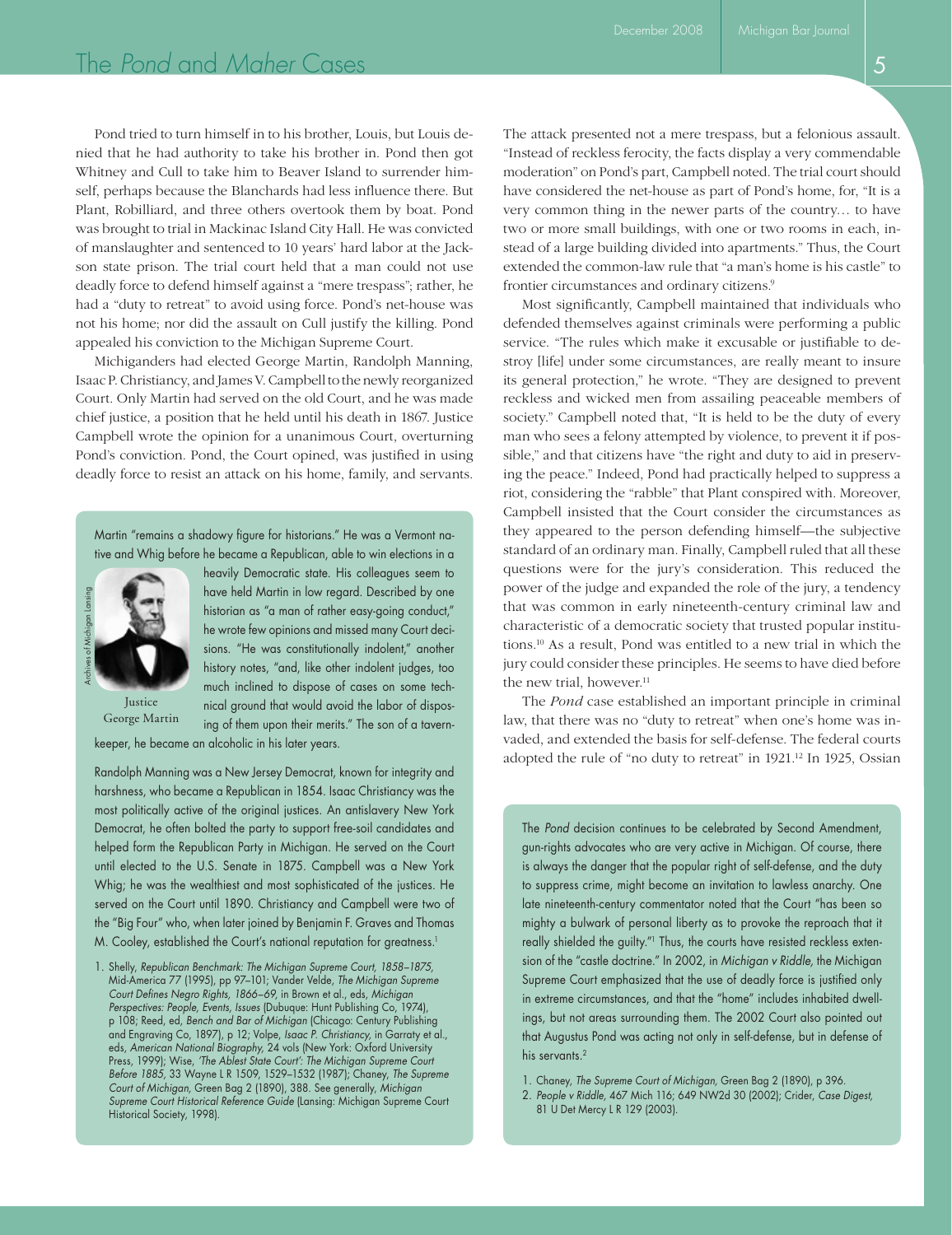## The *Pond* and *Maher* Cases

Sweet, a black physician, moved his family into an all-white neighborhood in Detroit. Shortly thereafter, a mob of whites besieged the house, attempting to drive the Sweets out. One of the occupants shot and killed one of the mob, and the entire Sweet household was tried for murder. Famed civil libertarian attorney Clarence Darrow defended the Sweets, urging that the principle that "a man's home is his castle" applied to blacks as well. Judge Frank Murphy, later Detroit mayor, Michigan governor, and United States Supreme Court justice, presided over the decisions in Michigan circuit court that exonerated the Sweets.

In evaluating Pond's decision to use deadly force, Justice Campbell noted, a jury must consider his state of mind, or how dangerous the situation appeared to him. Legal rules, he said, "must be in some reasonable degree accommodated to human character and necessity."13 Two years after the *Pond* decision, the Court applied



1881 Drawing of City of Houghton.

this democratic principle in another notable case from the Upper Peninsula. In the village of Houghton, on the Keweenaw Peninsula that juts into Lake Superior (copper country that is even more remote than Seul Choix), William Maher ran, sweating and agitated, into a saloon. He ran up to Patrick Hunt and shot him in the head, causing Hunt to lose his hearing and confining him to bed for a week. Maher was convicted of assault with intent to commit murder. The judge did not allow Maher to present evidence to the jury that he had seen his wife and Hunt emerge from the woods together a half-hour before the assault, and had been told just minutes before the assault that his wife and Hunt had engaged in sexual intercourse there. Nor was the jury allowed to consider Maher's statement of these facts.

Maher, represented by the same defense team that had won Pond's case, Buel & Trowbridge, appealed to the Michigan Supreme Court and had his conviction overturned. Justice Christiancy wrote that the excluded evidence showed that Maher did



Charles C. Trowbridge

Charles C. Trowbridge was deeply involved in the early history of Michigan. Like many of the founders of the state, he was born in New York. Trowbridge had accompanied the great geographer Henry R. Schoolcraft in his pioneering explorations of the state, and spoke French and some Chippewa. He ran as the Whig candidate for governor, losing to Stevens T. Mason (the "boy governor" who led the territory in its fight to get into the

Union) in 1837.<sup>1</sup>

1. Campbell, *Biographical Sketch: Charles C. Trowbridge* (State Pioneer Society of Michigan, 1883), p 12. See also Brown, *Judge James Doty's Notes of Trials and Opinions, 1823–1832,* 9 Am J Legal Hist 17 (1965).

not, in a cold and calculating way, intend to murder Hunt. The evidence established that the assault was committed "under the influence of passion or in heat of blood, produced by an adequate or reasonable provocation, and before a reasonable time has elapsed for the blood to cool and reason to resume its habitual control."14 That is, the crime would have been manslaughter, not murder, if Hunt had died. Again, the Court, citing *Pond* as a precedent, insisted that the situation, the total context as it appeared to an ordinary man, must be presented to the jury. "In determining whether the provocation is sufficient or reasonable, *ordinary human nature,* or the average of men recognized as men of fair average mind and disposition, should be taken as the standard."15 Again showing its faith in the ability of citizen-jurors to judge these circumstances, Christiancy noted:

Besides the consideration that the question is essentially one of fact, jurors, from the mode of their selection, coming from the various classes and occupations of society, and conversant with the practical affairs of life, are, in my opinion, much better qualified to judge of the sufficiency and tendency of a given provocation, and much more likely to fix, with some degree of accuracy, the standard of what constitutes the average of ordinary human nature, than the judge whose habits and course of life give him much less experience of the workings of passion in the actual conflicts of life.16

In the midst of a civil war that Lincoln described as "essentially a people's contest" and a test of whether free men could govern themselves, the highest court of Michigan added its voice to the chorus that they could, and disclaimed any pretense to establish an aristocracy of bench or bar.

The *Maher* decision mitigated the common law rule that, to claim derangement due to passion, the accused must have witnessed his spouse and lover in the act of adulterous intercourse